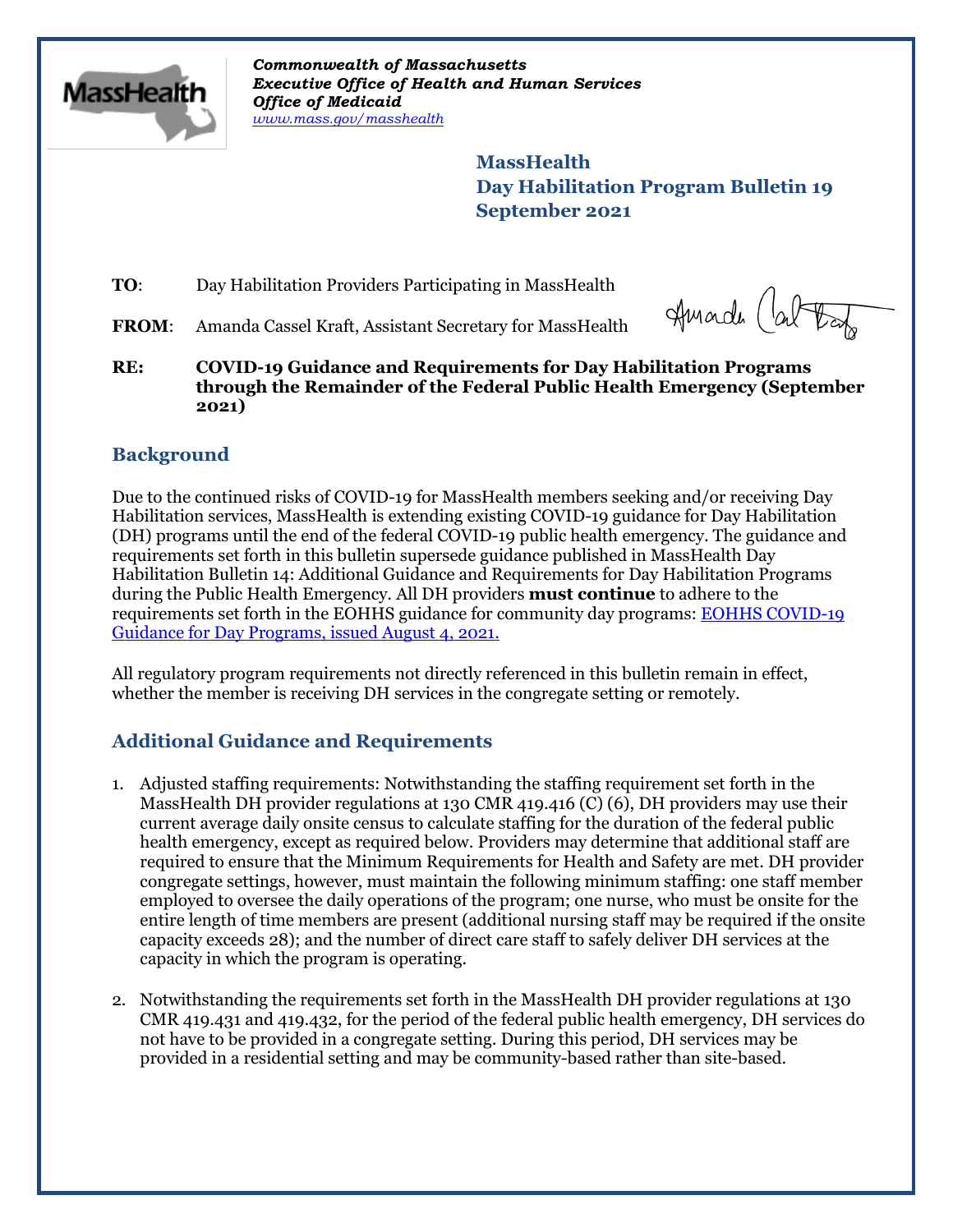**MassHealth Day Habilitation Program Bulletin 19 September 2021 Page 2 of 4**

- 3. DH providers may deploy a staff person to a member's residence to assist the member with incidental ADLs and DH services related to the member's Day Habilitation Service Plan (DHSP). DH services provided in the member's home must not overlap or duplicate any other services the member is receiving that provide assistance with ADLs or therapies (e.g., residential, personal care attendant, or home health services). Please refer to MassHealt[h Day Habilitation](https://www.mass.gov/lists/masshealth-provider-bulletins-by-provider-type-d-h)  [Bulletin 18: COVID-19 Guidance for Day Habilitation Providers Delivering Hybrid Services](https://www.mass.gov/lists/masshealth-provider-bulletins-by-provider-type-d-h)  [throughout the Federal Public Health Emergency](https://www.mass.gov/lists/masshealth-provider-bulletins-by-provider-type-d-h) for additional guidance regarding in-person remote service provision.
- 4. Amended DHSP for remote DH services may be continued until the member returns to receiving DH services in the DH provider's congregate site. When a member returns to receiving DH services at the congregate site, the member's DHSP must be amended within 45 business days of the member's return to in-person DH services.
- 5. Traditional DH services are provided as site-based services in the program setting. DH providers must engage in transitioning members to traditional DH by the end of the federal public health emergency, projected to be December 31, 2021. Members who remain reluctant to return or for whom the DH provider is unable to accommodate the member with site-based services due to staffing shortages, transportation limitations, etc., may continue to receive remote DH services through December 31, 2021 only as follows:
	- a. The DH provider must develop a *return to program plan* for members receiving only remote services. This plan must be reviewed with the member at a minimum of one time per month. The return to program plan may be incorporated into the member's existing DHSP or be a separate document. The return to program plan must be kept part of the member's permanent record and available to MassHealth upon request. This plan must set a return to program date and a plan to meet that date.
	- b. When providers are discussing the return to program plan with participants, risks and benefits of returning to site-based services must be incorporated into the conversations. The Risk/Benefit tool, however, is no longer required for members returning to the site-based services.
	- c. If the member indicates that they do not want to return to the DH provider's day program by the end of the federal public health emergency, the DH provider must proceed with safe discharge planning, ensuring that necessary services are aligned to meet the member's needs. Discharge must occur by December 31, 2021.
- 6. Through the end of the federal public health emergency, semiannual reviews are required to be completed by DH program staff involved in the member's DHSPs and must be approved by the DHSM or program director and by the nursing staff. Review by Additional Interdisciplinary Team members (SLP, OT, PT, behavior specialist), however, is waived through the remainder of the federal public health emergency.
- 7. Through the remainder of the federal public health emergency, service needs assessments (SNA) and clinical assessments (previously known as severity profiles) that expire for existing members, may be completed by DHSMs or program directors. Initial service needs assessments for new admissions, however, must be completed in accordance with 130 CMR 419.417 and involve all interdisciplinary team members (SLP, OT, PT, behavior specialist).
- 8. DH providers with more than one site location may transfer members to one of their alternate site locations for congregate or remote DH services, if the member, caregiver, and service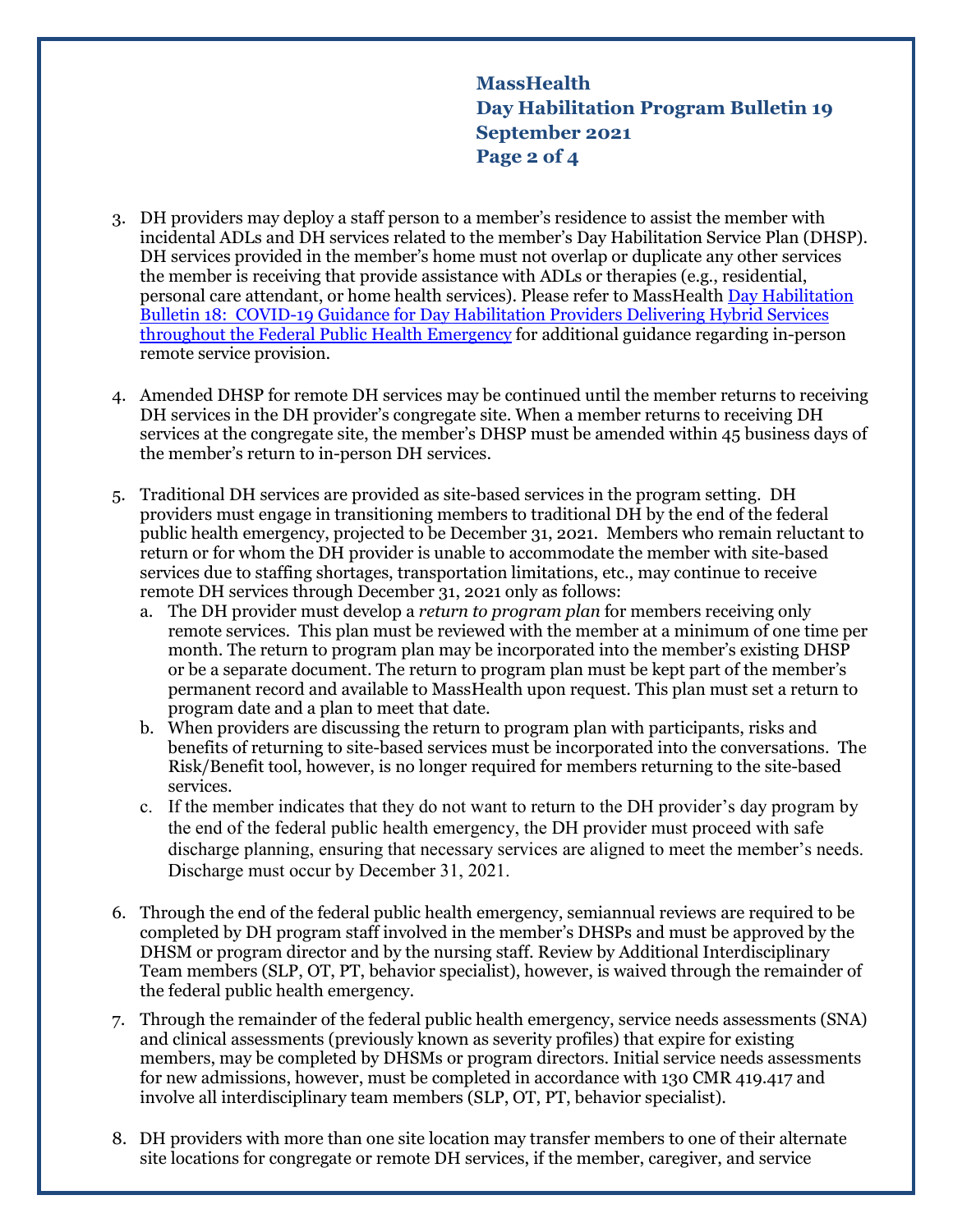**MassHealth Day Habilitation Program Bulletin 19 September 2021 Page 3 of 4**

coordinators are all in agreement and the transfer is clearly documented in the member's record. The documentation must include COVID-19 federal public health emergency language.

- 9. Admissions to DH can occur only if the DH provider is able to conduct the required assessments for the member in-person, either in the congregate setting or in the individual's residence or other mutually agreed-upon location.
- 10. Notwithstanding the requirements set forth in the MassHealth DH provider regulations at 130 CMR 419.407(A)(2)(a), for the period of the federal public health emergency, new admissions to DH can occur with a copy of their most recent Annual Physical Exam along with documentation from an office or telehealth visit to their PCP within the last year.
- 11. A member may attend an alternate DH program for any reason, including the closure of the member's original provider, to receive the service delivery that best aligns with the member's needs. DH providers may utilize the existing SNA and Clinical Assessment (CA) from the site the member transferred from. Once the transferred SNA and CA expire, the first SNA and CA completed by the new DH provider must be done in-person by the professional IDT members (OT, PT, SLP, behavior specialist). If the member is entirely new to DH, all required assessments must be completed by the new DH provider, in accordance with MassHealth regulations and guidance. Assessments must be completed in person in the congregate setting, in the participant's residence, or at some other mutually agreed-upon location.
- 12. If a member has been discharged from their DH program during the federal public health emergency and later expresses interest in returning to their DH provider's DH program, the DH provider must complete the admission process. Original admissions documentation from their referring entities may be used (419.407 (A)(2)). A complete Service Needs Assessment and Clinical Assessment (previously known as Severity Profile) must be completed by the DH provider's IDT to determine if there has been any change in the member's need level.
- 13. If a member splits their day between DH and a DDS-funded service, the DH provider must submit DH billing. using the 15-minute unit codes to accurately reflect the duration of time for the delivered MassHealth service.
- 14. Regardless of payer source, if any DH participant attending the DH provider's congregate site tests positive for COVID-19, the DH provider must submit a report to the MassHealth agency in the form and format requested by the MassHealth agency. If a staff member working at the DH provider's congregate site tests positive for COVID-19, the DH provider must also notify MassHealth in the form and format requested by MassHealth. In either case, MassHealth may request the provider's COVID-19 screening plan, isolation and discharge plan, and communication plan.